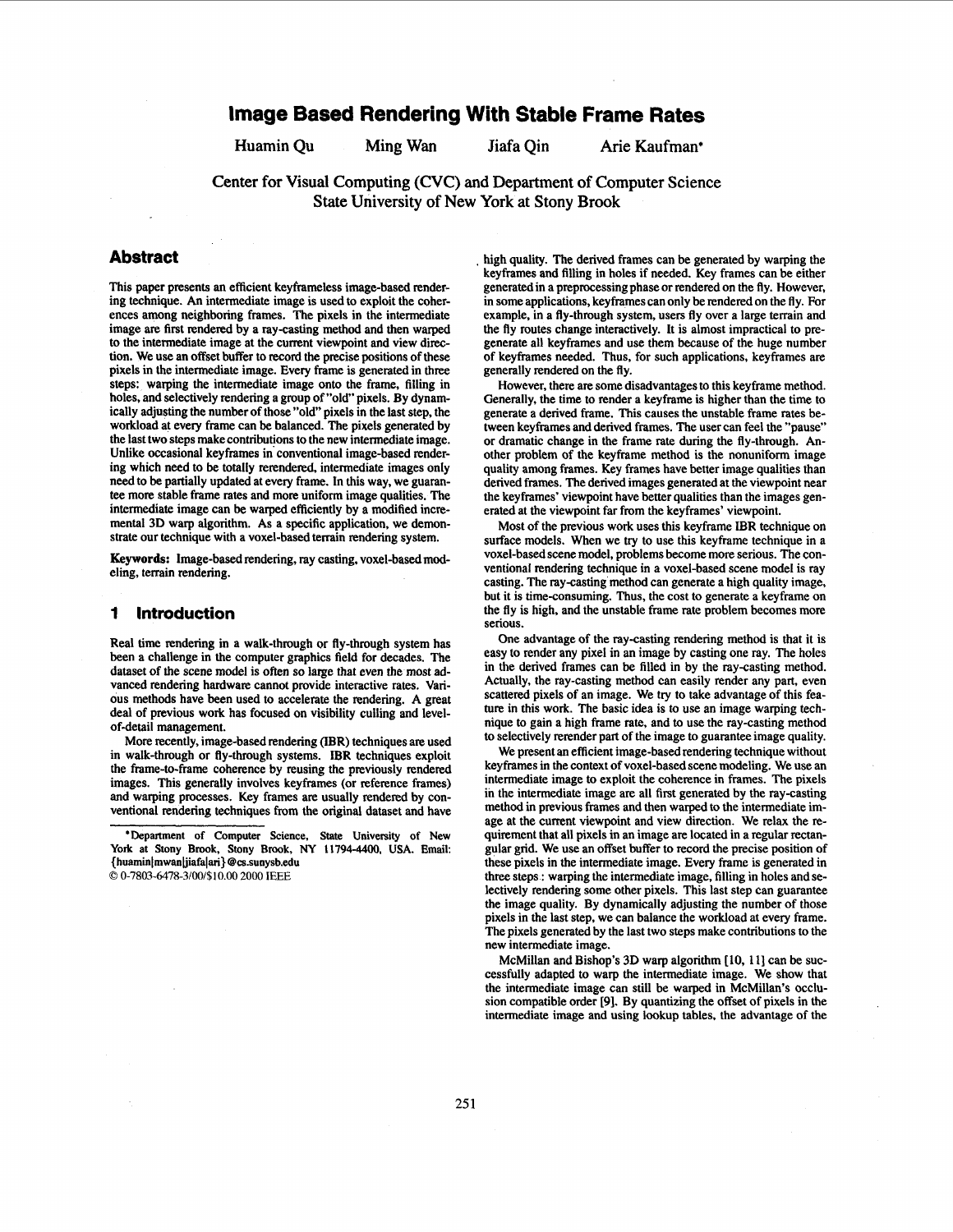incremental computation of McMillan and Bishop's algorithm can be preserved.

The advantage of our method over the keyframe method is that the keyframe needs to **be** rerendered totally, but the intermediate image only needs to be updated partially at every frame. By combining the advantages of the image-based rendering techniques and the ray-casting method, we can get more stable frame rates and real time system when the keyframe rendering is time consuming. We demonstrate our method with a voxel-based terrain rendering system.

This paper is organized as follows. Section 2 reviews the previous work in image-based rendering techniques and voxel-based terrain modeling. Our keyframeless image-based rendering technique is described in detail in Section 3, which focuses on the construction and warping of the intermediate image. Section **4** presents results from our implementation. Conclusions and future work are discussed in Section *5.* 

# **2 Previous Work**

#### **2.1 Image-based renderlng**

In recent years, there have been many papers on image-based ren- dering. Mark's 181 is a good survey. Some researchers have used the keyframe method to accelerate rendering in a walk-through or fly-through system.

Mark [7] has warped two different reference images and composited the results to avoid occlusion-related artifacts. The reference images are generated on the fly based on the prediction of the dered at 5 frame/sec, and derived frames can be generated at 30 frame/sec.

Popescu et al. [12] have warped layered depth images in the context of an architectural walk-through system. The layered depth images are synthesized in a preprocessing phase for every portal.

Chen et a1.[2] used a hybrid LOD-Sprite technique to accelerate terrain rendering. A sprite image is generated from high-resolution scene geometry at every keyframe. Then the sprites are reused by **texture** mapping in the following frame using low-resolution scene geometry. The keyframes are generated on the fly. However, the time to render a keyframe can be as high as three times more than the time to render a derived frame.

Instead of using **an** image to represent the entire scene, the imposter methods **16,** 141 uses image to represent remote objects in a scene.

Among various warping algorithms, McMillan and Bishop's 3D warp method [10, 11] is an efficient algorithm. It warps the image with depth information, so it can provide proper parallax and can be implemented efficiently by incremental computation of the 3D warp equation and by using an occlusion compatible ordering algorithm to resolve occlusion without z-buffering. McMillan and Bishop's algorithm relies on the epipolar geometry. Given two images, the epipole in the second image is the projection of the camera location of the first image into the second image. The epipolar lines are the image-space lines that pass through the epipole. The relative warp order for different epipolar lines does not matter, but the points on a single epipolar line must be warped in a particular order. Thus, the input image is split into sheets horizontally and vertically at the epipolar point. Every sheet is processed in a different scan line order. Popescu et al.1121 pointed out that special attentions should be paid to the pixels on the row and column of the epipole because pixels in discrete images have a non-negligible area. They have to be warped either first or last, depending on the sign of the epipole.

Our work is based on McMillan and Bishop's algorithm.

### **2.2 Voxel-based terrain modeling**

Most of the current flight simulators are based on the surface model. However the voxel-based approach has many advantages compared to a surface-based one. For example, the format of the elevation map lends itself to generating a very high resolution 3D volume of terrain and multi-resolution volumes. Also, texture mapping for voxels is much simpler, of higher quality, and can **be** preprocessed. plexity independent, and it is easy to incorporate clouds, haze, flames, and other amorphous phenomena and volumetric objects [4]. Therefore, in recent years, the voxel-based approach has become a new research issue for height-field visualization systems [18,5,31.

Most of the published voxel-based terrain rendering algorithms directly use the 2D elevation map to represent 3D values, **so** that both memory size and accessing time for the terrain model can be greatly reduced **15,** 31. However, the quality of images generated from this model is not very good. Thus, a true 3D voxel-based terrain model has been generated in our previous voxel-based terrain visualization system [ **161.** The terrain model consists of a 3D volumetric terrain dataset and a corresponding aerial photograph or satellite image of the terrain. There **are** also some disadvantages of this 3D voxel-based terrain model. The storage requirement for a 3D voxel-based terrain is high, but memories are becoming larger ally takes longer time to render a 3D voxel-based terrain by raycasting than to render a surface-based one with the hardware support for texture mapping.

# **3 30 Warp Without Keyframe**

#### **3.1 Keyframeless rendering**

In a walk-through or fly-through system, the viewpoint changes gradually. There is substantial coherence in adjacent frames. **A**  straightforward way to take advantage of this is **to** render some keyframes by the ray-casting method and then warp the keyframes to get the next frames. When the error is beyond a threshold, the keyframe is rerendered. Because of the change of viewpoint, some new part of the scene enters the user's view and some occluded part of the scene in the keyframe can pop up in the new frame. This causes holes in the resulting image. These holes can be filled in by ray casting. Figure **1** shows this method.

As we mentioned before, this keyframe method has the disadvantages of unstable frame rates and nonuniform image qualities. This method only takes advantage of the coherence between the keyframe and the derived frame. There are also coherences in the derived frames. Let's take a look at Figure 1. Frame 1 is the keyframe generated by using the ray-casting method. Frame 2 to Frame n are derived frames by warping Frame 1. Actually, at every derived frame, except the pixels warped from the keyframe, a certain amount of pixels have to be rendered by the ray-casting method because of the holes in the warped images. These pixels have a high image quality and likely will appear in the next frames because of the coherence in the adjacent derived frames. To make a difference, we use the term "high quality pixels" to refer to the pixels generated by the ray-casting method in a derived frame and "low quality pixels" to refer to pixels reconstructed from the warped image. Traditionally, the keyframe method does not take advantage of this.

There are two intuitive methods that can take advantage of coherences in derived frames:

1) Warping frame m-1 to get frame m. Image quality degrades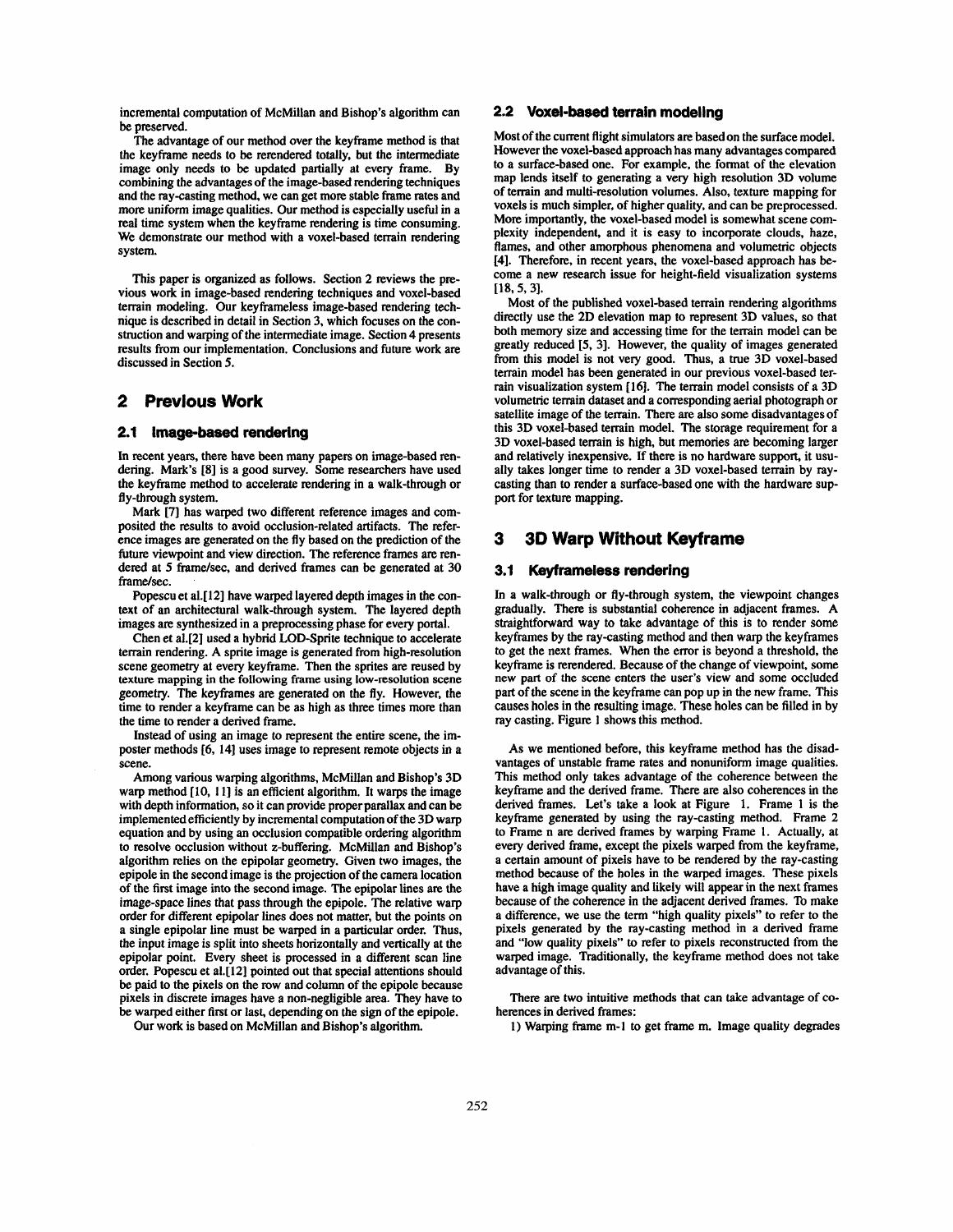

a **Pixels Rendered by Ray Casting** 

Figure **1:** A straightforward keyframe technique. The keyframe is rendered by the ray-casting method. Frames I-n are rendered by warping the keyframe. The holes in frames 1-n are filled in by ray casting. When the error is beyond a threshold, the keyframe is rerendered.



Figure 2: Offset buffer. The exact positions of the warped pixels are recorded by an offset buffer.

quickly after several such warps because most pixels in frame m-1 are From reconstruction and have low image quality.

2) Warping the high quality pixels from the previous m-1 frames to get frame m. Then, the 2-buffer has to be used to resolve the occlusion. We have to warp scattered points in m-1 frames. The advantage of the incremental computation does not exist.

We **try** to design an image-based rendering technique which exploits the coherences in the multi-frames which meet the following requirements :

1) Only high quality pixels can be warped. We do not warp the pixels from reconstruction.

2) No 2-buffer is needed to resolve the occlusion problem

3) Preserve the advantage of incremental computation.

**4)** No keyframe is needed.

**As** shown in Figure 2, when a pixel is warped from the keyframe to frame 1, the center of the pixel generally does not fall exactly on the grid of the derived frame. Thus a reconstruction process is needed. However, if we store the exact position of the center of this pixel in frame 1, warping this pixel from frame 1 to frame2 will have the same effect as warping the original pixel from the keyframe to frame 2.



Figure 3: The keyframeless IBR method. The intermediate image i+l is rendered by warping the intermediate image i. The exact positions of warped pixels in the intermediate image i+l are recorded by the offset buffer. After that, the intermediate image i+l is partially updated by ray casting according to the ages of the pixels. The displayed image i+l is reconstructed from the intermediate image i+l. The first intermediate image is rendered by ray casting.

We refer to the final reconstructed image as the displayed image, and refer to the warped image before reconstruction as the intermediate image. The exact positions of warped pixels in the intermediate image are recorded by an offset buffer which represents the offset of the center of the pixels from their nearest neighborhood. The pixels in the intermediate image are all first rendered by ray casting in a previous frame and then warped into the intermediate image at the current viewpoint and view direction.

At the beginning, the first frame is generated by the ray-casting method. Thus, the intermediate image is exactly the same as the displayed image. The offsets of all pixels at the intermediate image are 0. Then, we warp the intermediate image to get the next intermediate image. The offsets of warped pixels are recorded by an offset buffer. Now there are some holes in the intermediate image. We fill in these holes by the ray-casting method. The displayed image is reconstructed from this intermediate image. Then, we warp this intermediate image to get the next intermediate image and reconstruct the next displayed image from the next intermediate image, and **so** on.

Therefore, at any intermediate image some pixels are newly rendered by the ray-casting method. Some pixels are warped from the previous intermediate image. In order to make a difference between a pixel. If a pixel is just rendered in this image by the ray-casting method, its age is 0. If a pixel is warped from the previous intermediate image and is still visible at the current intermediate image, then its age is incremented by 1. By using the age buffer, we know exactly how many times a pixel has been warped from the intermediate image where this pixel is first generated by the ray-casting method to the current intermediate image. The older the pixel is and the longer the pixel stays in the intermediate image, the more likely it will disappear in the next frame, and more important, the more likely the image quality around this pixel will be degraded. Thus, the age of a pixel is a nice criteria for the image quality around this pixel.

In order to guarantee the image quality, we set a threshold for the ages of the pixels in the intermediate image. If the age of a pixel is older than this threshold, then we do not warp this pixel. This probably causes holes in the next intermediate image and these holes are filled by the ray-casting method.

Therefore, the pixels in the intermediate image are all high **qual-**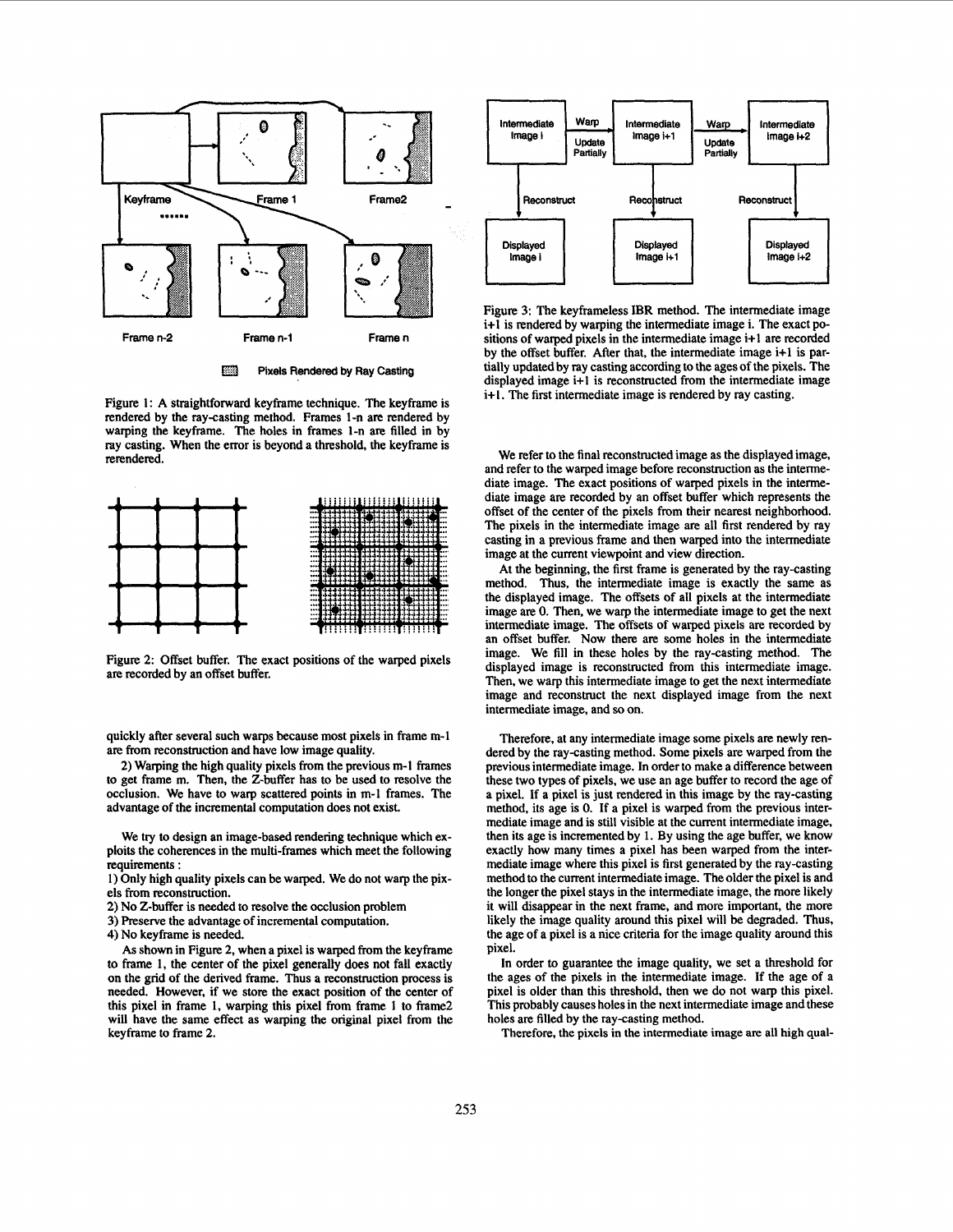

Figure **4:** Warp order of the intermediate image for a negative epipole.

ity pixels. By using the offset buffer to record the exact positions of these pixels, warping these pixels from the intermediate image has the same effect as warping the original pixels from the image where these pixels were first generated by the ray-casting method. By using the age buffer, we can control the image quality by setting a threshold for ages of pixels in the intermediate image. Figure **3**  shows our keyframeless IBR method.

Please note that Popescu et al. **[13]** have used the offset buffer for a different purpose. They used the offset buffer to resolve the visibility of the pixels. We use the offset buffer to record the precise positions of the pixels in the intermediate image for further warping.

#### **3.2 Warping the Intermediate image**

The pixels in the intermediate image **no** longer fall in the regular rectangular grid. However, as shown in Figure **4,** the intermediate image can still be warped by McMillan and Bishop's ordering algorithm. As we mentioned before, there are two properties of the occlusion-compatible order [8]: (1) the relative warp order for two reference-image points on different reference-image epipolar line does not matter; *(2)* the points on a single reference-image epipolar line must be warped in a particular order. Even though the scan line in the intermediate image is no longer a straight line, these two properties are still preserved. The formal proof of McMillan **[I 13**  applies, **so** the ordering algorithm still works.

One advantage of McMillan and Bishop's **3D** warp algorithm is the incremental computation. We use the notation of the pinhole camera model adopted by McMillan [l **11.** Then the 3D warp equation is **[8]** :

$$
\frac{z_2}{S_2} \frac{S_1}{z_1} \overline{u}_2 = P_2^{-1} P_1 \overline{u}_1 + P_2^{-1} \frac{S_1}{z_1} (C_1 - C_2)
$$
  

$$
S = \frac{\overline{d} \times \overline{b}}{|\overline{d} \times \overline{b}|} \cdot \overline{c}, \overline{u}_1 = \begin{bmatrix} u_1 \\ v_1 \\ 1 \end{bmatrix}, \overline{u}_2 = \begin{bmatrix} u_2 \\ v_2 \\ 1 \end{bmatrix}.
$$

The vectors  $\vec{a}, \vec{b}, \vec{c}$  are the basis vectors for the camera coordinate system. P and **C** represent the pinhole camera viewing parameter and center of projection respectively for the images. The  $\overline{u}_1$ ,  $\overline{u}_2$  are the image coordinates of the reference frame and the derived frame. z1 and *22* are the reference frame and derived frame depth values.

To compute the warped position of the next pixel along a scan line, incremental computation can be used :

$$
P_2^{-1}P_1.\begin{bmatrix} u_1+1 \\ v_1 \\ 1 \end{bmatrix} = P_2^{-1}P_1.\begin{bmatrix} u_1 \\ v_1 \\ 1 \end{bmatrix} + P_2^{-1}P_1.\begin{bmatrix} 1 \\ 0 \\ 0 \end{bmatrix}
$$
  
= start+ *u*incr

For an intermediate image, the next pixel coordinates at the image space along a scan line is  $(u + 1 + of f setu, v + off setv, 1)$ instead of  $(u + 1, v, 1)$ . The incremental computation cannot be directly used.

As mentioned before, we set a threshold for the ages of the pixels in the intermediate images. That means the number of times a pixel can be warped is bounded by a threshold. We can use a fixed point instead of a float point to improve the efficiency. We can quantize the offset of pixels into levels. Let's supposeat image space the one pixel distance is quantized into L levels. At every frame, the warped pixel position error introduced by the quantization is  $0.5 \times (1/L)$ . Thus, the total possible error introduced by the quantization after m warps is bounded by  $c \times m \times (1/L)$ , with c as a constant.

Because the offset is quantized, we can precompute  $P_2^{-1}P_1$ . [ *offsetu,* 0,0 ] and  $P_2^{-1}P_1$ . [ 0, *offsetv*, 0 ] for all possible levels of the offset and store them in two lookup tables *table,,* and *table,.* Before rendering each new image, we use the new camera information to precompute values for all lookup table indices. Then, McMillan and Bishop's incremental computation method can be adapted by adding two items to compensate for the offset of the pixels from the regular grid



 $= start + \text{u} \cdot \text{u} + \text{table}_{u}[\text{offsetu}] + \text{table}_{v}[\text{offsetv}]$ 

### **3.3 Filling In holes**

The holes in the intermediate image are filled in by the ray-casting method. It can be done efficiently by exploiting the coherence between rays. For example, we show how to fill in holes in a voxel-based terrain rendering system. We fill in the holes in the warped image column by column. In each column, we cast one ray through each hole pixel bottom up, in order to speed up ray traversal, by exploiting the specific vertical ray coherence *[5,* **31**  in terrain scenes. *As* shown in Figure *5,* the basic idea of ray coherence is that for two viewing rays from the same camera that project onto the same line on the base plane of the terrain, the higher ray hits the terrain surface at a position farther away from the viewpoint. By exploiting this ray coherence, ray casting can be dramatically accelerated by skipping most of the empty space above the terrain surface.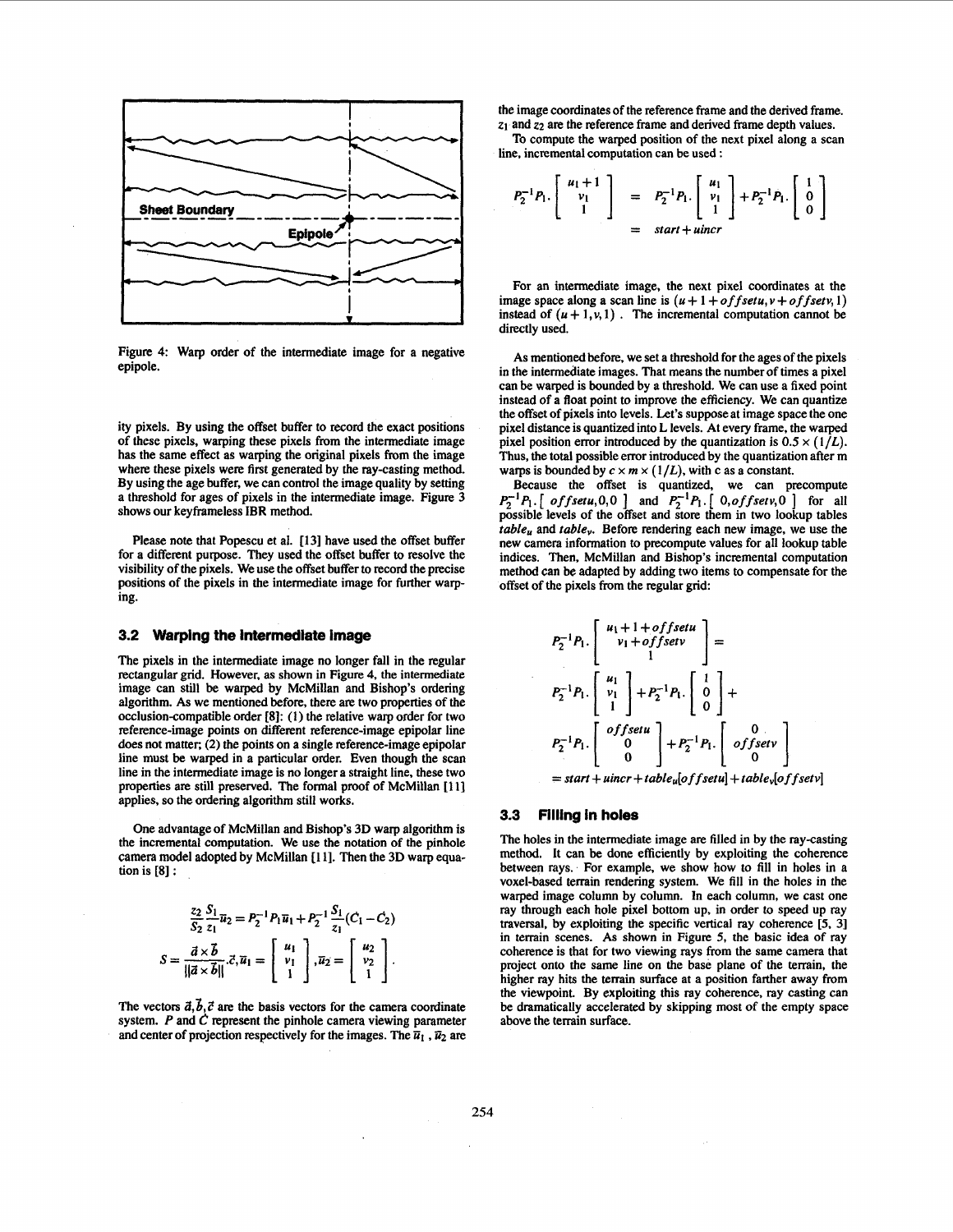<span id="page-4-0"></span>

Figure 5: The ray to fill in a hole can emanate from the hit point of the pixel just below it

During our hole filling procedure, ray casting for each image column is completed in the following steps: first, find the location of the lowest hole pixel and the depth of the pixel just below this pixel from the current intermediate image buffer. Cast a ray through this pixel and use the corresponding depth to skip the empty space along the ray. In a special case when the lowest hole pixel is at the bottom of the column, we have to traverse the ray from the image without any space leaping. Once the hit position is found along the ray, save the new depth value. Second, move upward along the column to the next hole pixel and cast a ray through it. If its lower pixel is a ray-casting pixel, we use its lower pixel depth for space leaping; otherwise, its lower pixel is a warped pixel, and we use the lower pixel depth from warping for space leaping. Third, save the new depth once the hit point is found. Fourth, repeat the second step, until no hole pixels are left or the current ray does not intersect with the terrain surface. Finally, search upward along the column for all remaining ray-casting pixels, and directly assign their colors to be background color. No ray casting is performed through these pixels, since they have no chance of intersecting with the terrain surface.

### **3.4 Balanclng the workload**

At every viewpoint, we need to warp the intermediate image at the previous viewpoint and fill in the holes. The time to warp an image is independent of the scene complexity and almost a constant. The time to fill in the holes by ray casting depends on the number of holes, which can vary from frame to frame. As we mentioned before, the holes are caused by :

1) Some region of terrain just enters the current view.

2) Some region of terrain occluded in the previous frame now pops UP.

**3)** The ages of some pixels at the intermediate image are older than a threshold, so we do not warp these pixels.

The total number of these pixels should be controlled by our computational ability. We also hope that the numbers of pixels needed to be rerendered by ray casting at every frame are almost the same. We cannot control the number of holes caused by **(1)**  (2). However, we can control the number of holes caused by **(3)** by adjusting the threshold. The way to balance the workload at every frame is to dynamically adjust the number of pixels caused by **(3).** 

We set a threshold for the total number of pixels we can afford **to** rerender by ray casting. Then, at every frame, after warping the intermediate image, we count the number of holes. If the number is beyond our threshold, we can do nothing else except fill in these holes. However, if the number is below our threshold, we compute the difference of the threshold and the number of our current holes.



Figure **6:** Camera Path.

Then we can select that number of pixels from the pixels which are the oldest in the intermediate image and rerender them by ray casting. In this way we can balance the workload and guarantee the image quality at the same time.

#### **3.5 Reconstruction**

Reconstruction is a difficult problem in image-based rendering techniques. Chang et al.[l] use a bilinear kemel. Four **LDI** pixels are updated for each pixel of a reference image. Shade et a1.[15] use a rough approximation to the footprint evaluation optimized for speed. The image size is approximated by using a lookup table. The four splat sizes they used have  $1 \times 1, 3 \times 3, 5 \times 5$ , and  $7 \times 7$  pixel footprints. The alpha values are rounded to 1, 1/2, or **1/4.** Therefore, the alpha blending can be done with integer shifts and adds. Mark et a1.[7] use a technique to treat the reference frame as a mesh. The **3D** warp perturbs the vertices of the mesh. Reconstruction occurs by rendering the perturbed mesh triangles into the derived frame.

For simplicity, we use one pixel-wide reconstruction kemel. We just write a single pixel in the intermediate image in the nearest neighbor position of the derived image.

### **4 Experimental Results**

Our method was implemented on a Silicon Graphics *Onyx'*  **(1024MB** RAM, four RlOOO processors) with Infinite Reality graphics. However, we did not exploit its parallel processing capability in our implementation. Only one processor was used.

We demonstrated our method with a voxel-based rendering system **[16].** Our terrain model consists of a 3D terrain volume with a resolution of  $512 \times 512 \times 64$  and a corresponding registered aerial photo. Figures 7 give the experiment results of our algorithm for a camera path shown at Figure *6* which produces more than 300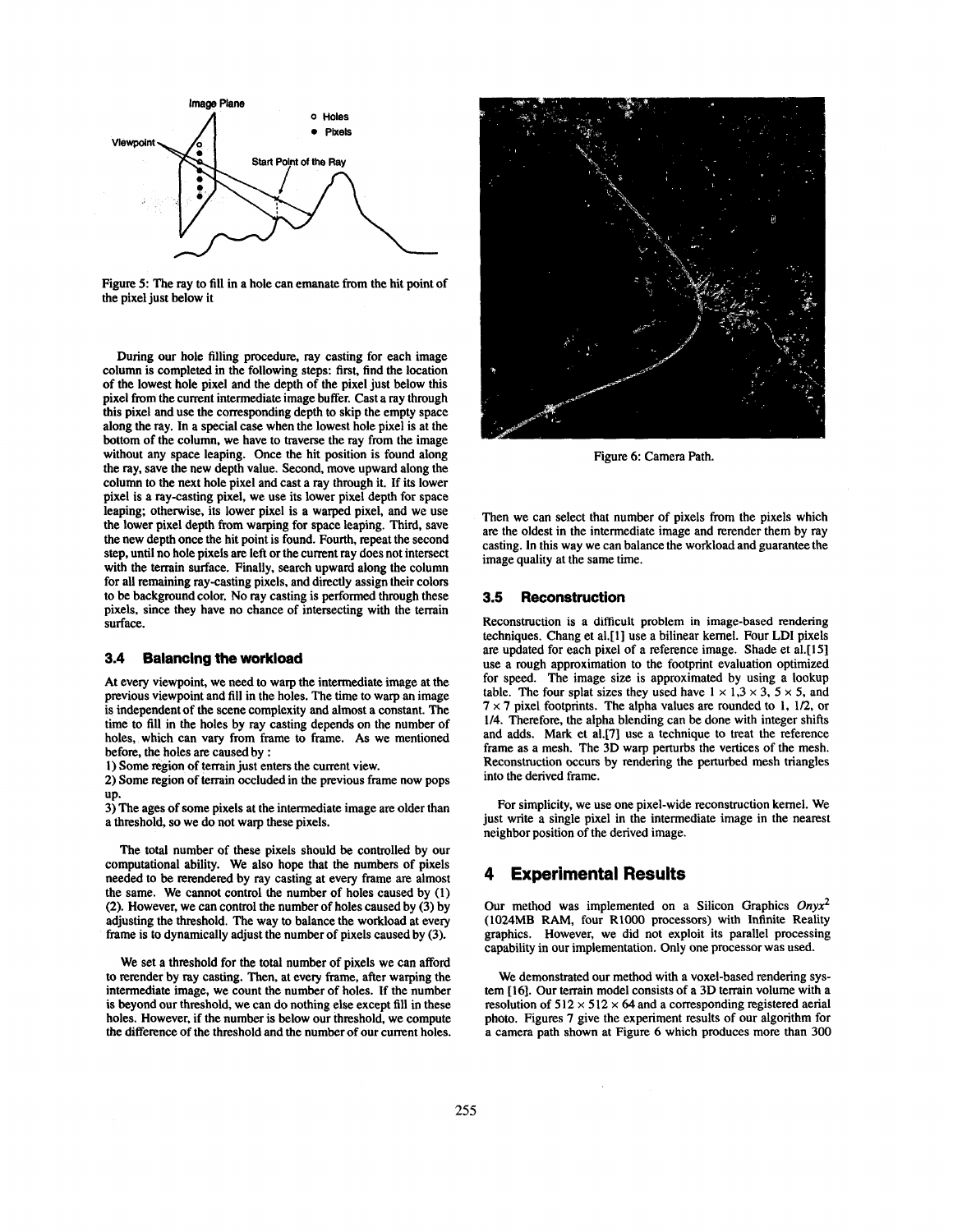

Figure 7: Time to render each frame by the keyframe **IBR** method. Figure 9: Time to render each frame by the keyframe **IBR** method.



Figure 8: Time to render each frame by our keyframeless **IBR**  method. The contract of the contract of the method.

frame images. The image size is  $500 \times 400$ . The ray-casting rendering method used in this paper is based on our earlier work[16].

Figures 7 and 8 show the amount of time required to render each frame. We compared **our** algorithm **with** the keyframe algorithm. Figure 7 shows the result of the keyframe method. We rendered the keyframe by the ray-casting method on the voxel terrain model. Ten derived frames were gotten by warping one keyframe. We can see that the time to render keyframes is about two times longer than the time to render the derived frames. Even the time to render derived frames can be quite different. Figure 8 shows the result of our method. The threshold for the age of pixels is **10.** The number of pixels needed to be rerendered is about 14 percent of the total number of pixels in the intermediate image. Comparing Figure *7* to Figure 8, we can see that our method can get a more stable frame rate than the keyframe method.

Figures 11 and **12** show a view of the terrain (Frame **No.** 100). Figure **11** shows the terrain rendered by the ray-casting method. Figure **12** shows the terrain rendered by our keyframeless **IBR**  method. Figure 13 gives the absolute value of the difference between these **two** images. We quantized the offset of pixels into 1024 levels. Because the threshold for the age of pixels is 10, we think that the position errors of pixels in the intermediate image caused by quantization and at most 10 consecutive warpings *are* negligible. The image quality of our algorithm depends on the reconstruction method. We used one pixel-wide reconstruction kernel and got sat-





Figure **10:** Time to render each frame by our keyframeless **IBR** 

isfying results. If more precise reconstruction methods *are* used the image quality can be further improved.

We also demonstrated our method on another terrain. The terrain size is  $468 \times 693 \times 64$ . Figures 9 and 10 show the amount of time required to render each frame. Figure 9 shows the result of the keyframe method. Figure **10** shows the result of our method. Fig**ure** 14 shows the terrain rendered by the ray-casting method. **Fig- ure 15** shows the terrain rendered by our keyframeless **IBR** method. Figure 16 shows the difference between these **two** images. From these figures we got the following observations: our method get a more stable frame rate than the keyframe method. The quality of the images generated by **our** method is comparable to that of ray casting and can be sustained at that level.

# **5 Conclusions and Future Work**

We have presented a novel image-based rendering technique used in voxel-based scene modeling. *Our* contributions *are:* 

1) We designed a keyframeless image-based rendering technique which combines the advantages of the 3D warp algorithm and the ray-casting method. The 3D image warp algorithm is used to gain a high frame rate, and the ray-casting method is used **to fill** in holes and **to** selectively rerender part of the image to guarantee the image **quality.**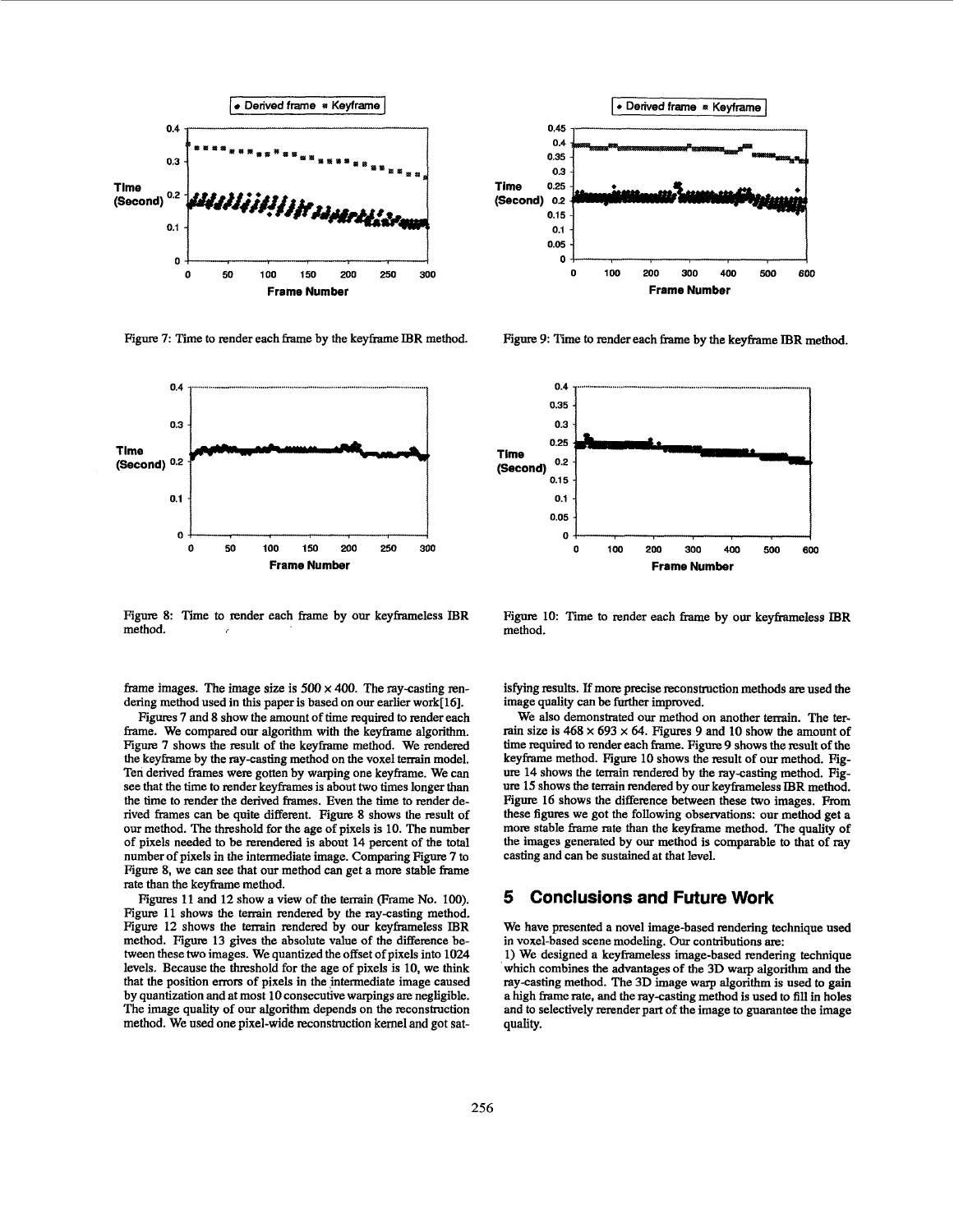

Figure 11: A California terrain (size:  $512 \times 512 \times 64$ ) rendered by the raycasting method. (See also Color Plate.)



Figure **12:** A Califomia terrain (size: **512 x 512 x 64)** rendered **by our** keyframeless **IBR** method. (See also Color Plate.)



Figure **13:** The difference between Figure 11 and Figure **12.** (See also Color Plate.)



Figure **14** A Los Angeles terrain (size: **468 x 693 x 64)** rendered **by** the ray-casting method. (See **also** Color Plate.)



Figure **15:** A Los Angeles terrain (size: **468 x** 693 **x** *64)* rendered by **our** keyframeless **II3R** method. **(See** also Color Plate.)



Figure **16:** The difference between Figure **14** and Figure **15.** (See also Color Plate.)